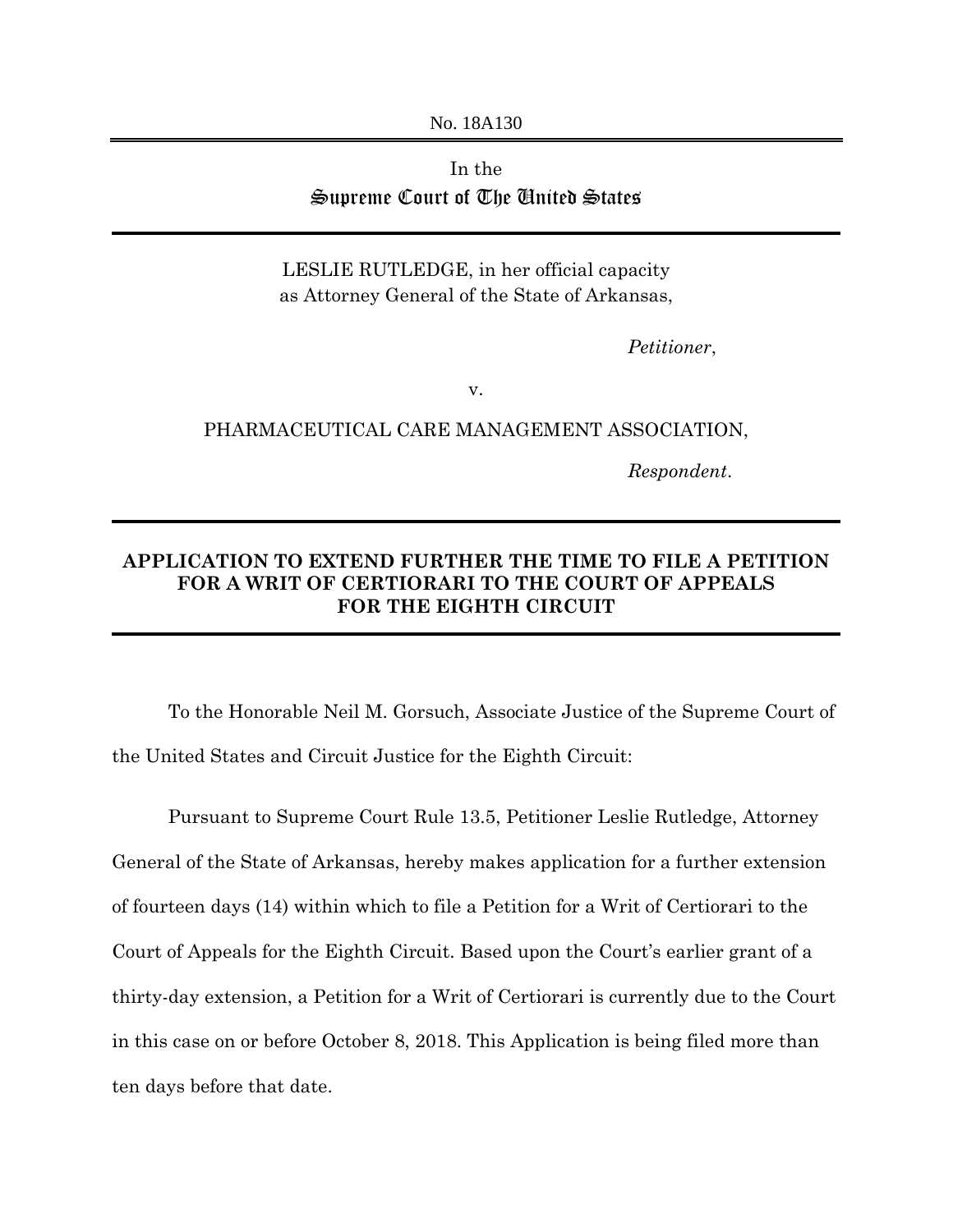The jurisdiction of this Court is invoked under 28 U.S.C. 1254(1).

The judgment sought to be reviewed is *Pharmaceutical Care Management Association v. Leslie Rutledge*, No. 17-1609, issued on June 8, 2018. A copy of the opinion has been previously filed with the Clerk. The decision below deepened a circuit split on a substantial and important question of federal law: Whether state laws regulating pharmacy benefit managers ("PBMs") are, as a categorical matter, preempted by the Employee Retirement Income Security Act of 1974 (ERISA), 29 U.S.C. 1001–1461. *Compare Pharm. Care Mgmt. Ass'n v. Rowe*, 429 F.3d 294, 302– 04 (1st Cir. 2005) (holding that regulations of PBMs categorically are not preempted) *with Pharm. Care Mgmt. Ass'n v. Dist. of Columbia*, 613 F.3d 179, 188– 90 (D.C. Cir. 2010) (holding, on review of "a nearly identical" statute to the one reviewed by the First Circuit in *Rowe*, that regulations of PBMs categorically are not preempted).

Good cause exists for granting this application. A petition is currently due on October 8, 2018. Counsel of record recently succeeded to the office of Arkansas Solicitor General from his previous position as Deputy Solicitor General. A replacement has not yet been named, and the Solicitor General's department is consequently understaffed. Counsel of record has supervisory responsibility over all filings and oral arguments in this Court, the Court of Appeals for the Eighth Circuit, the Arkansas Supreme Court, and the Arkansas Court of Appeals. He is responsible for supervising five attorneys preparing for five oral arguments in the Eighth Circuit and Arkansas appellate courts in the next two weeks, in addition to